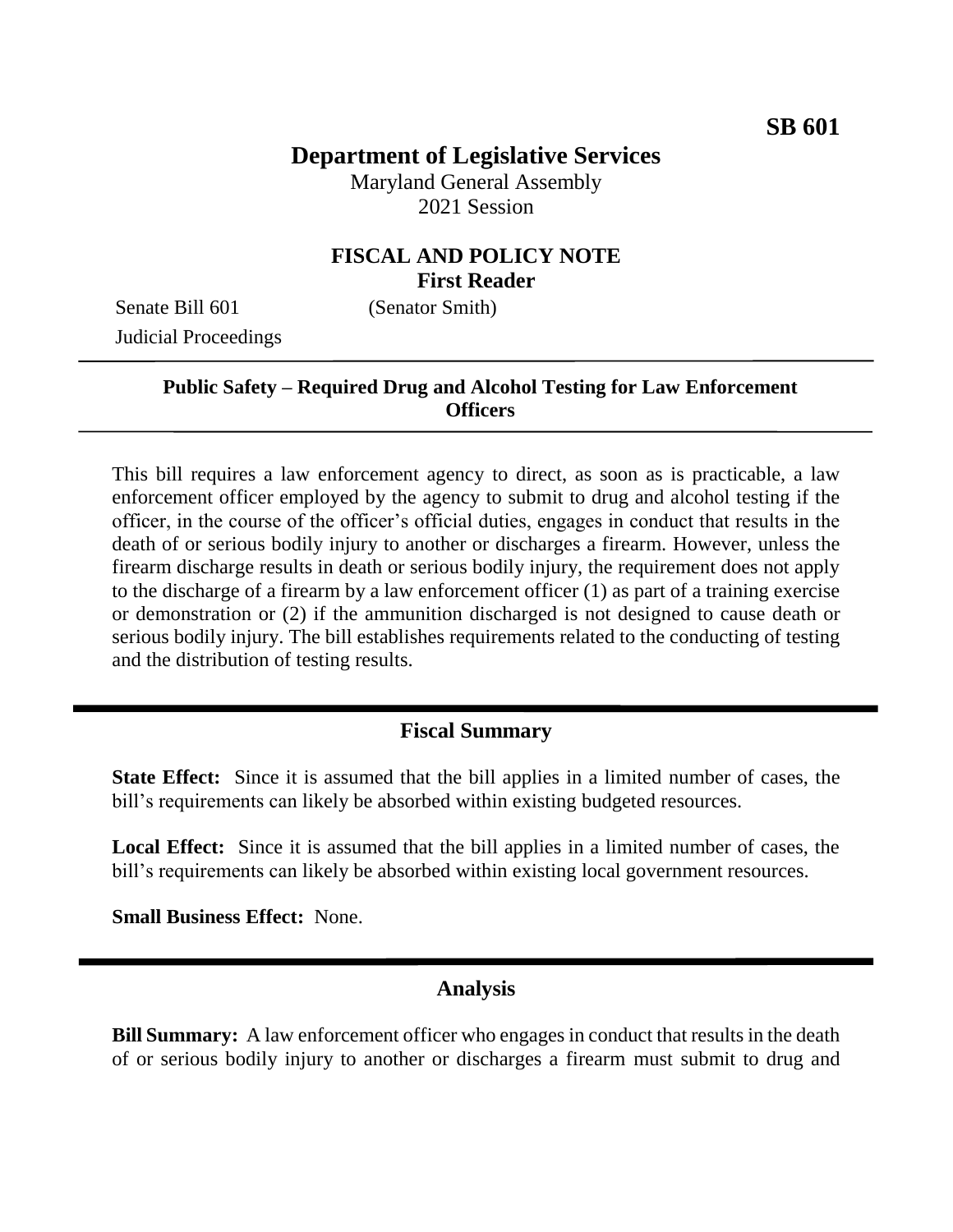alcohol testing as directed. Otherwise, if the law enforcement officer refuses to do so, the law enforcement agency may commence an action that may lead to a punitive measure.

#### *Requirements for Conducting the Testing and the Distribution of Results*

A law enforcement agency must direct that the drug and alcohol testing be performed by qualified medical personnel and that copies of the results be sent to the head of the law enforcement agency (or designee) and the internal affairs division of the law enforcement agency promptly after becoming available. Also, within five days after receiving testing results, a law enforcement agency must send copies of the results to (1) any person whose name and contact information is known to the law enforcement agency and who was injured as a result of the act resulting in drug and alcohol testing; (2) the legal representative of any person who was killed as a result of the act resulting in drug and alcohol testing; and (3) the law enforcement officer subject to drug and alcohol testing.

#### *Definitions*

"Drug and alcohol testing" means (1) a test of a law enforcement officer's breath or of one specimen of an officer's blood to determine alcohol concentration and (2) a test or tests of one specimen of an officer's blood to determine the drug or controlled dangerous substance content of the officer's blood. "Specimen of blood" means one sample of blood that is taken, in a single procedure, in two or more portions in two or more separate vials.

**Current Law:** An investigation or interrogation by a law enforcement agency of a law enforcement officer for a reason that may lead to disciplinary action, demotion, or dismissal must be conducted in accordance with specified procedural requirements as set forth under the Law Enforcement Officer's Bill of Rights (LEOBR).

A law enforcement agency may order a law enforcement officer under investigation to submit to blood alcohol tests, or blood, breath, or urine tests for controlled dangerous substances. If the law enforcement officer refuses the test, the law enforcement agency may commence an action that may lead to a punitive measure as a result of the refusal.

If a law enforcement agency orders a law enforcement officer to submit to a test as specified above, the results are not admissible or discoverable in a criminal proceeding against the officer.

For additional information on LEOBR, see the **Appendix – Law Enforcement Officers' Bill of Rights – Current Law/Background.**

**Additional Comments:** The Department of Natural Resources (DNR) advises that the bill does not specifically exempt from the bill's alcohol and drug testing requirements instances

SB 601/ Page 2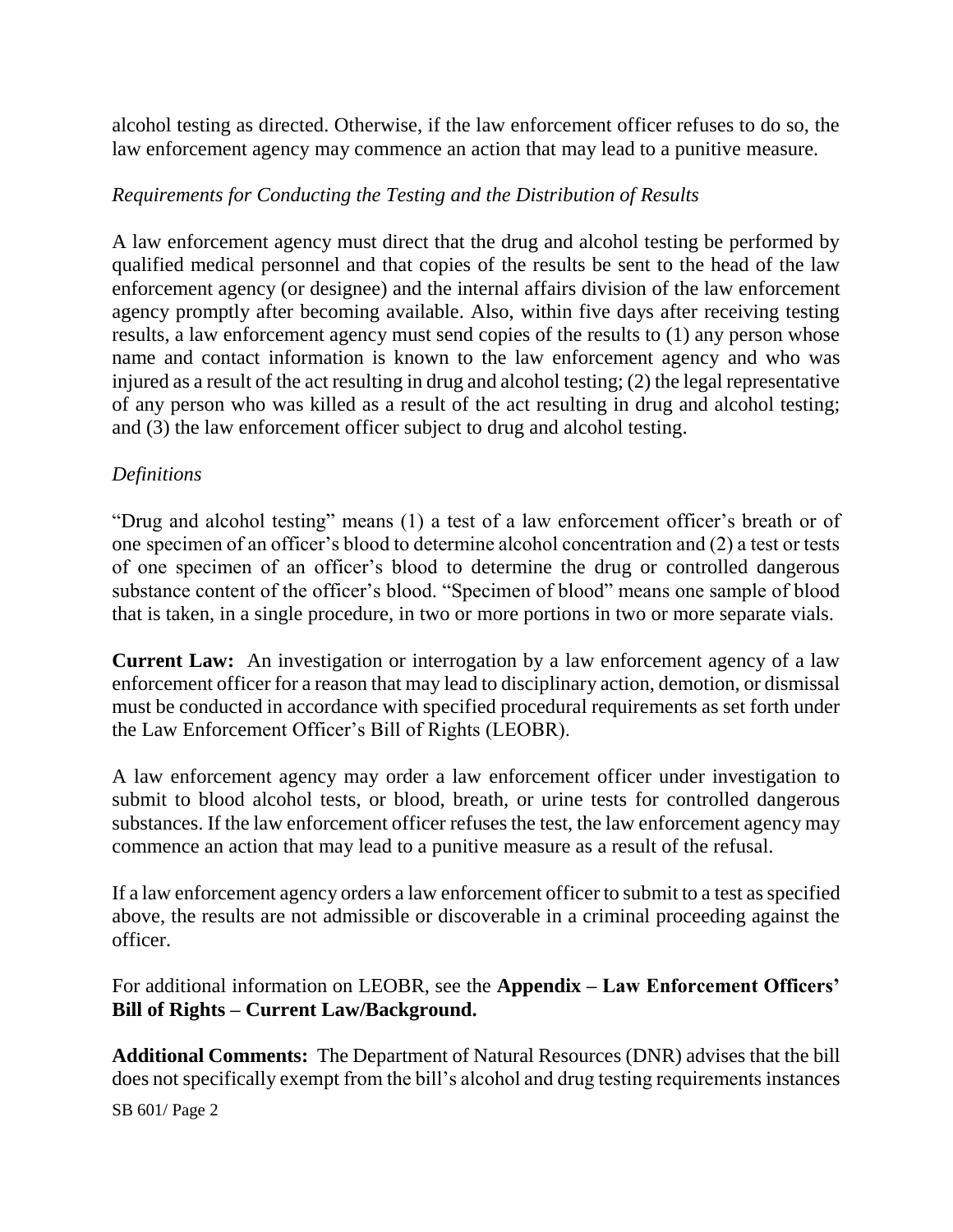in which a firearm is discharged to euthanize a sick or injured animal. According to DNR, in 2020, Natural Resources Police responded to more than 2,400 calls for service involving sick or injured animals. To the extent that the bill's requirements apply to the discharge of a firearm in such instances, DNR expenditures increase, potentially significantly, to meet the bill's testing requirements.

In addition, Anne Arundel County advises that additional litigation may arise due to the bill's provisions relating to the distribution of testing results. To the extent that the bill results in additional litigation, State and local government expenditures may increase due to increased litigation costs. Any such impact, however, cannot be reliably predicted. For purposes of this fiscal and policy note, it is assumed that the bill's requirements apply in a limited number of cases and thus, State and local government finances are not materially affected.

## **Additional Information**

**Prior Introductions:** None.

**Designated Cross File:** None.

**Information Source(s):** St. Mary's College of Maryland; Department of General Services; Department of Natural Resources; Department of State Police; Anne Arundel, Charles, Frederick, and Prince George's counties; City of Havre de Grace; Department of Legislative Services

**Fiscal Note History:** First Reader - February 1, 2021 rh/lgc

Analysis by: Elizabeth J. Allison Direct Inquiries to:

(410) 946-5510 (301) 970-5510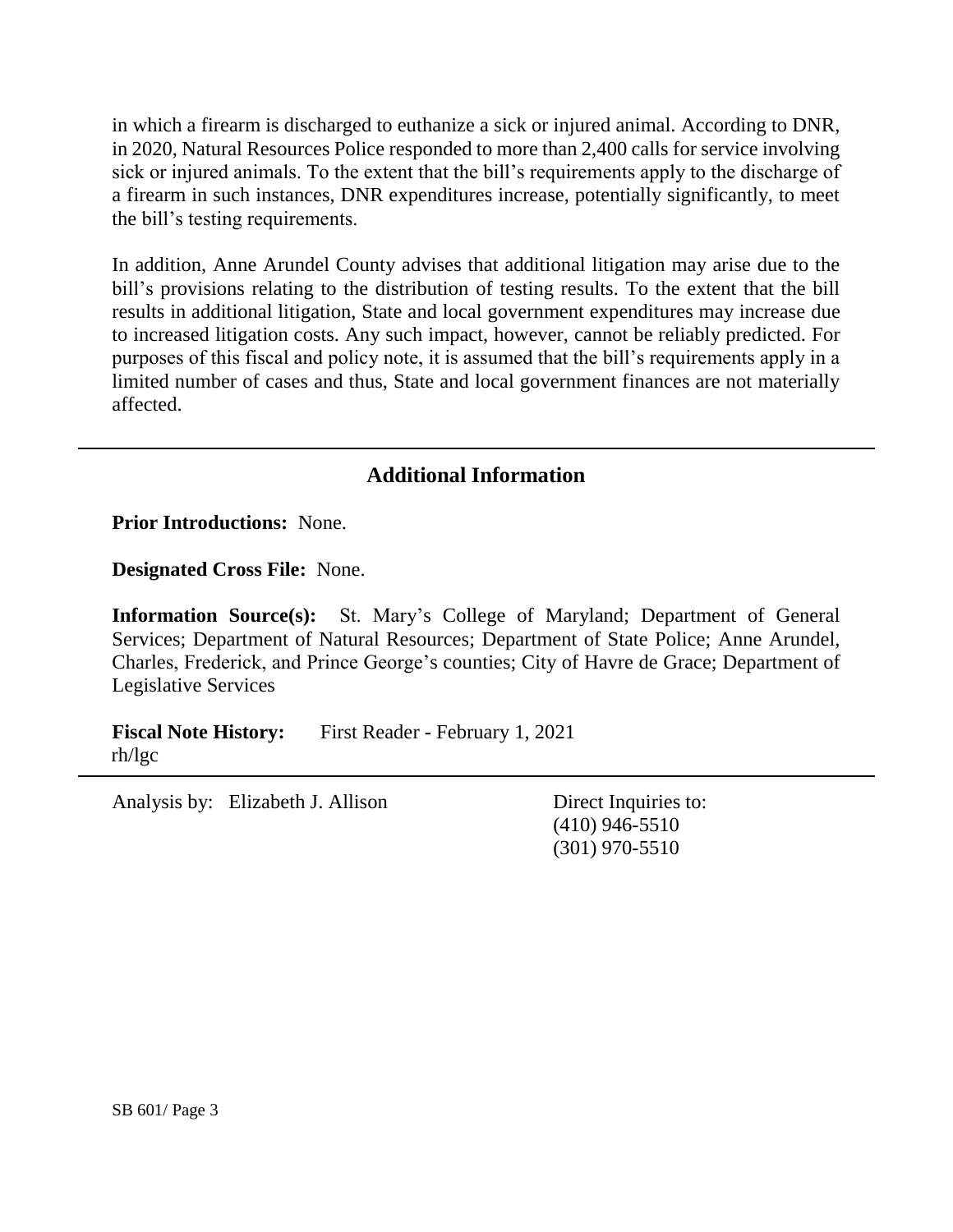# **Appendix Law Enforcement Officers' Bill of Rights – Current Law/Background**

The Law Enforcement Officers' Bill of Rights (LEOBR), Title 3, Subtitle 1 of the Public Safety Article, was enacted in 1974 to guarantee police officers specified procedural safeguards in any investigation that could lead to disciplinary action. It extends to police officers of specified State and local agencies.

## **Investigation of a Complaint**

*Statute of Limitations:* Except for charges that relate to criminal activity or excessive force, the statute of limitations for a law enforcement agency to bring administrative charges against a law enforcement officer is one year after the act that gives rise to the charges comes to the attention of the appropriate law enforcement agency official.

*Procedures:* A complaint against a law enforcement officer alleging brutality in the execution of the officer's duties may not be investigated unless the complaint is signed and sworn to, under penalty of perjury.

If an individual files a complaint alleging brutality within 366 days after the alleged brutality occurred, a law enforcement agency must investigate the matter. There is no time limitation on a law enforcement agency to launch an investigation on its own initiative. The law enforcement officer under investigation must be informed of the name, rank, and command of the law enforcement officer in charge of the investigation, the interrogating officer, and each individual present during an interrogation. Before an interrogation, the law enforcement officer under investigation must be informed in writing of the nature of the investigation. If the officer is under arrest or is likely to be placed under arrest as a result of the interrogation, the officer must be informed completely of all of the officer's rights before the interrogation begins.

Unless the seriousness of the investigation is of a degree that an immediate interrogation is required, the interrogation must be conducted at a reasonable hour, preferably when the officer is on duty. Unless otherwise authorized by the officer under investigation, the interrogation is required to take place (1) at the office of the command of the investigating officer or at the office of the local precinct or police unit in which the incident allegedly occurred, as designated by the investigating officer, or (2) at another reasonable and appropriate place.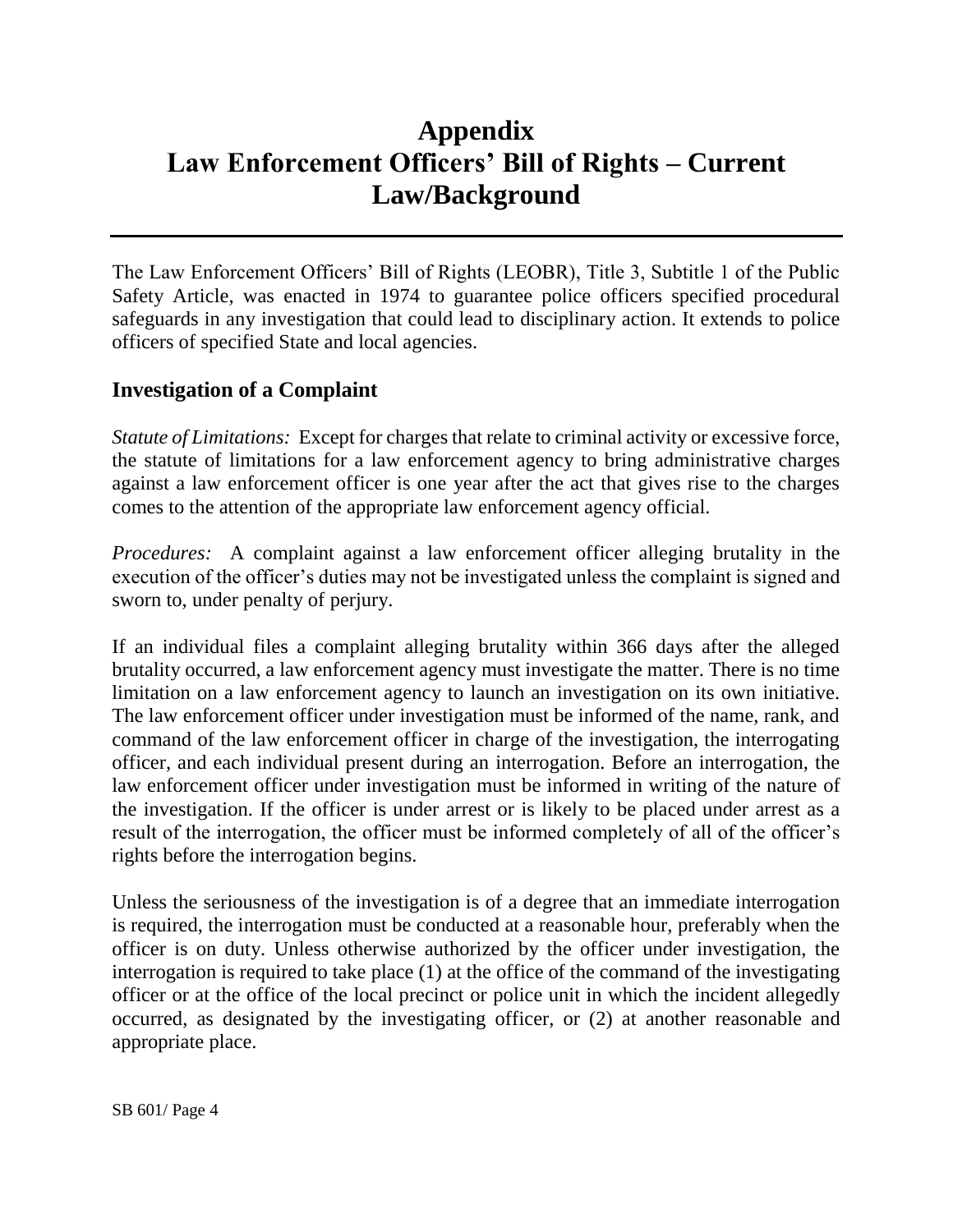The officer under interrogation may not be threatened with transfer, dismissal, or disciplinary action. On request, the officer has the right to be represented by counsel or another responsible representative of the law enforcement officer's choice who must be present and available for consultation at all times during the interrogation. The interrogation must be suspended for a period of up to five business days until representation is obtained. Within that five-business day period, the chief, for good cause shown, may extend the period for obtaining representation. The officer may waive this right to representation.

A complete written, taped, or transcribed record must be kept of the entire interrogation, including all recess periods. Upon completion of the investigation, and on request, a copy of the record of the interrogation must be made available at least 10 days before a hearing.

*Testing:* The law enforcement agency may order the officer to submit to blood alcohol tests; blood, breath, or urine tests for controlled dangerous substances; polygraph examinations; or interrogations that specifically relate to the subject matter of the investigation. The results are not admissible or discoverable in a criminal proceeding against the law enforcement officer. The results of the polygraph examination may be used as evidence in an administrative hearing if the agency and the officer agree to the admission. If the officer refuses to submit to a test, polygraph examination, or interrogation, the agency may commence an action that may lead to a punitive measure as a result of the refusal.

*Investigation File:* Upon completion of an investigation and at least 10 days before a hearing, the officer must be (1) notified of the name of each witness and of each charge and specification against the officer and (2) provided with a copy of the investigatory file and any exculpatory information, if the law enforcement officer and the law enforcement officer's representative agree to execute a specified confidentiality agreement. The law enforcement officer must pay a reasonable charge for the cost of reproducing the material.

The law enforcement agency may exclude from the exculpatory information provided to a law enforcement officer (1) the identity of confidential sources; (2) nonexculpatory information; and (3) recommendations as to charges, disposition, or punishment. The agency may not insert adverse material into a file of the officer, except the file of the internal investigation or the intelligence division, unless the officer has an opportunity to review, sign, receive a copy of, and comment in writing on the adverse material. The law enforcement officer may waive this right.

### **Procedures Following Recommendation for Discipline**

SB 601/ Page 5 *Hearing Board Formation:* If the investigation or interrogation of a law enforcement officer results in a recommendation of demotion, dismissal, transfer, loss of pay,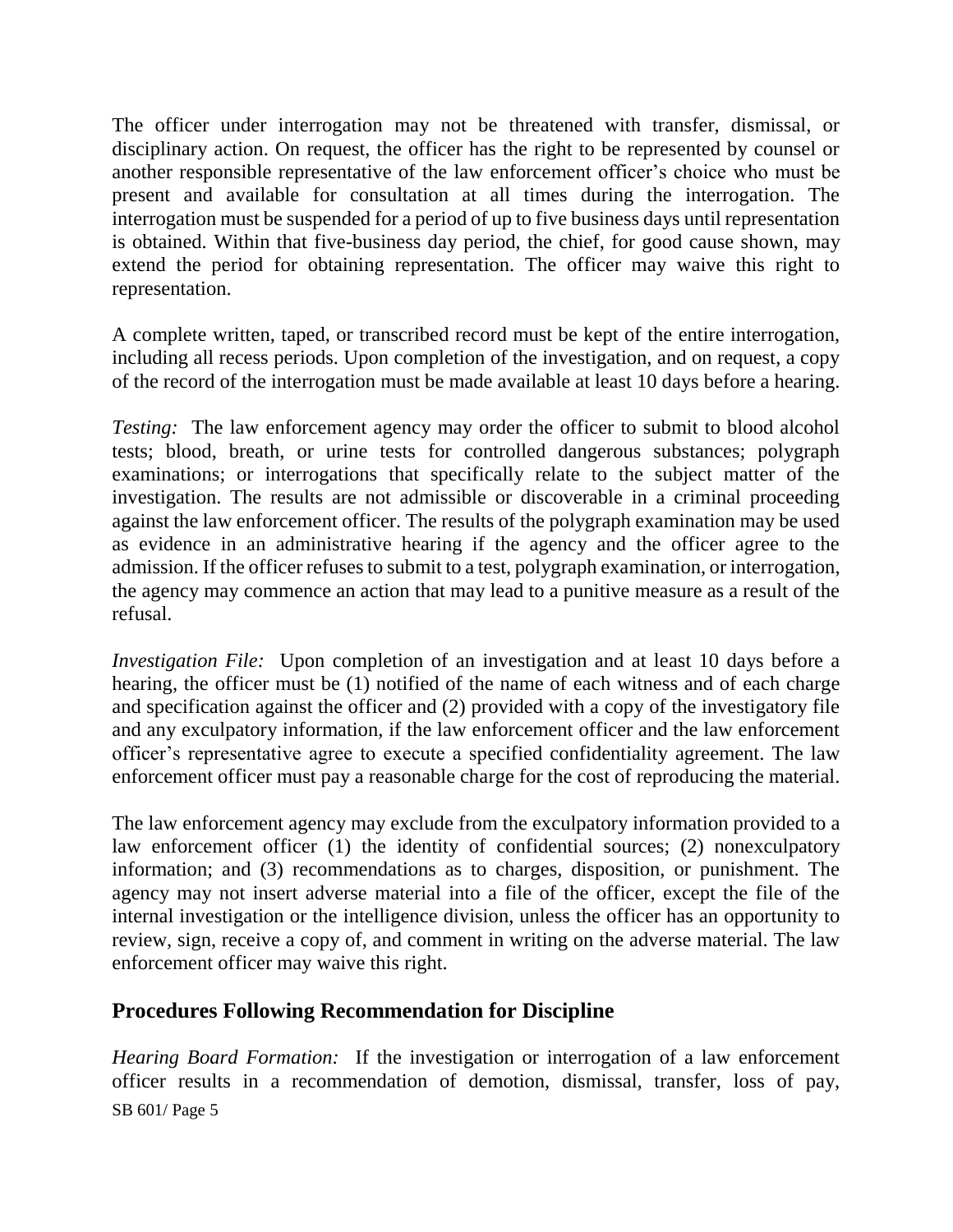reassignment, or similar action that is considered punitive, the law enforcement officer is entitled to a hearing on the issues by a hearing board to contest the agency's action. A law enforcement officer who has been convicted of a felony is not entitled to a hearing.

The law enforcement agency must give notice to the officer of the right to a hearing by a hearing board, which includes the time and place of the hearing and the issues involved. The hearing must be open to the public unless the chief finds a hearing must be closed for good cause, including to protect a confidential informant, an undercover officer, or a child witness.

A hearing board must consist of at least three voting members who are appointed by the chief and chosen from law enforcement officers within that law enforcement agency or another law enforcement agency and have had no part in the investigation or interrogation. At least one member of the hearing board must be of the same rank as the law enforcement officer against whom the complaint is filed.

A chief may appoint, as a nonvoting member of the hearing board, one member of the public who has received training administered by the Maryland Police Training and Standards Commission (MPTSC) on LEOBR and matters relating to police procedures. If authorized by local law, the hearing board may include up to two nonvoting or voting members of the public who have received training by MPTSC on LEOBR and matters relating to police procedures. At the Johns Hopkins University, if authorized by local law, a hearing board *must* include two voting members of the public who have received training administered by MPTSC on LEOBR and matters relating to police procedures.

*Alternative Hearing Board:* A law enforcement agency or the agency's superior governmental authority that has recognized and certified an exclusive collective bargaining representative may negotiate with the representative an alternative method of forming a hearing board. Subject to certain requirements, a law enforcement officer may elect the alternative hearing method of forming a hearing board.

*Subpoenas:* In connection with a disciplinary hearing, the chief or hearing board may issue subpoenas to compel the attendance and testimony of witnesses and the production of books, papers, records, and documents as relevant or necessary.

*Hearing Board Procedures:* The hearing board must give the law enforcement agency and law enforcement officer ample opportunity to present evidence and argument about the issues involved. Each party may be represented by counsel, has the right to cross-examine witnesses who testify, and may submit rebuttal evidence. The standard of proof in a hearing before a board is preponderance of the evidence. An official record, including testimony and exhibits, must be kept of the hearing.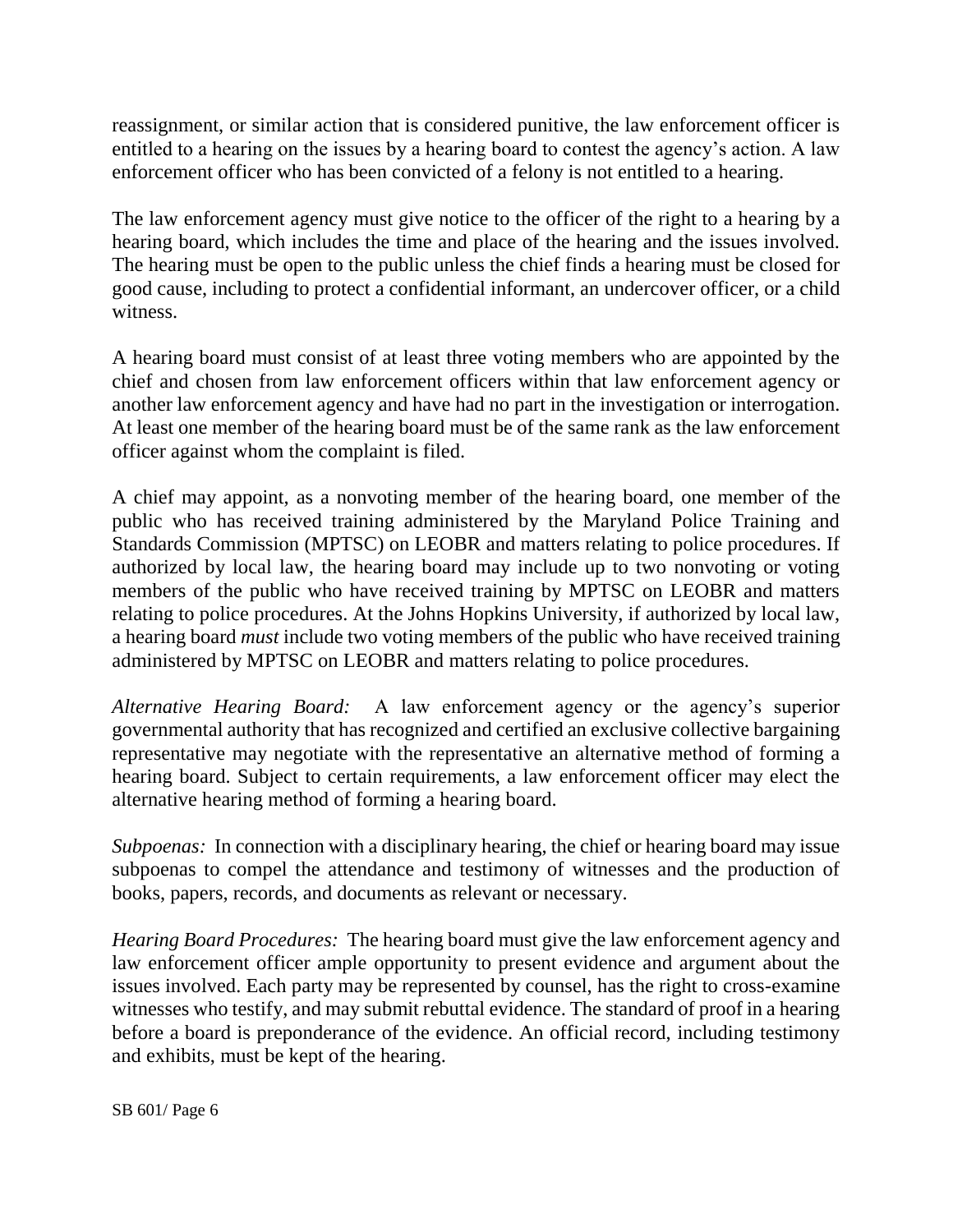*Disposition:* After a disciplinary hearing and a finding of guilt, the hearing board may recommend the discipline it considers appropriate under the circumstances, including demotion, dismissal, transfer, loss of pay, reassignment, or other similar actions that is considered punitive. The decision, order, or action taken as a result of a hearing must be in writing and accompanied by findings of fact, including a concise statement on each issue in the case.

The decision of the hearing board as to finding of fact and any discipline is final if (1) a chief is an eyewitness to the incident or (2) a law enforcement agency or the agency's superior governmental authority has agreed with an exclusive collective bargaining representative that the decision is final. The decision of the hearing board may then be appealed.

Within 30 days after receipt of the recommendations of the hearing board, the chief must review the findings, conclusions, and recommendations of the hearing board and issue a final order. If the agency or the agency's superior governmental authority has *not* agreed with an exclusive collective bargaining representative that the hearing board decision is final, the discipline issued by the chief under the final order may, under certain circumstances, diverge from the discipline recommended by the hearing board. The final order may be appealed to the circuit court.

*Expungement:* On written request, a law enforcement officer may have expunged from any file the record of a formal complaint if at least three years have passed since the final disposition by the law enforcement agency or hearing board and (1) the law enforcement agency that investigated the complaint exonerated the law enforcement officer of all charges in the complaint or determined that the charges were unsustained or unfounded or (2) a hearing board acquitted the law enforcement officer, dismissed the action, or made a finding of not guilty. Evidence of a formal complaint against a law enforcement officer is not admissible in an administrative or judicial proceeding if the officer is eligible for expungement of the formal complaint.

*Summary Punishment:* Summary punishment may be imposed for minor violations of law enforcement agency rules and regulations if the facts that constitute the minor violation are not in dispute, the law enforcement officer waives the hearing provided under LEOBR, and the law enforcement officer accepts the punishment imposed by the highest ranking law enforcement officer, or individual acting in that capacity, of the unit to which the law enforcement officer is attached. Summary punishment may not exceed suspension of three days without pay or a fine of \$150.

*Suspension of Police Powers:* The chief may impose emergency suspension with pay if it appears that the action is in the best interest of the public and the law enforcement agency. If the law enforcement officer is suspended with pay, the chief may suspend the police

SB 601/ Page 7